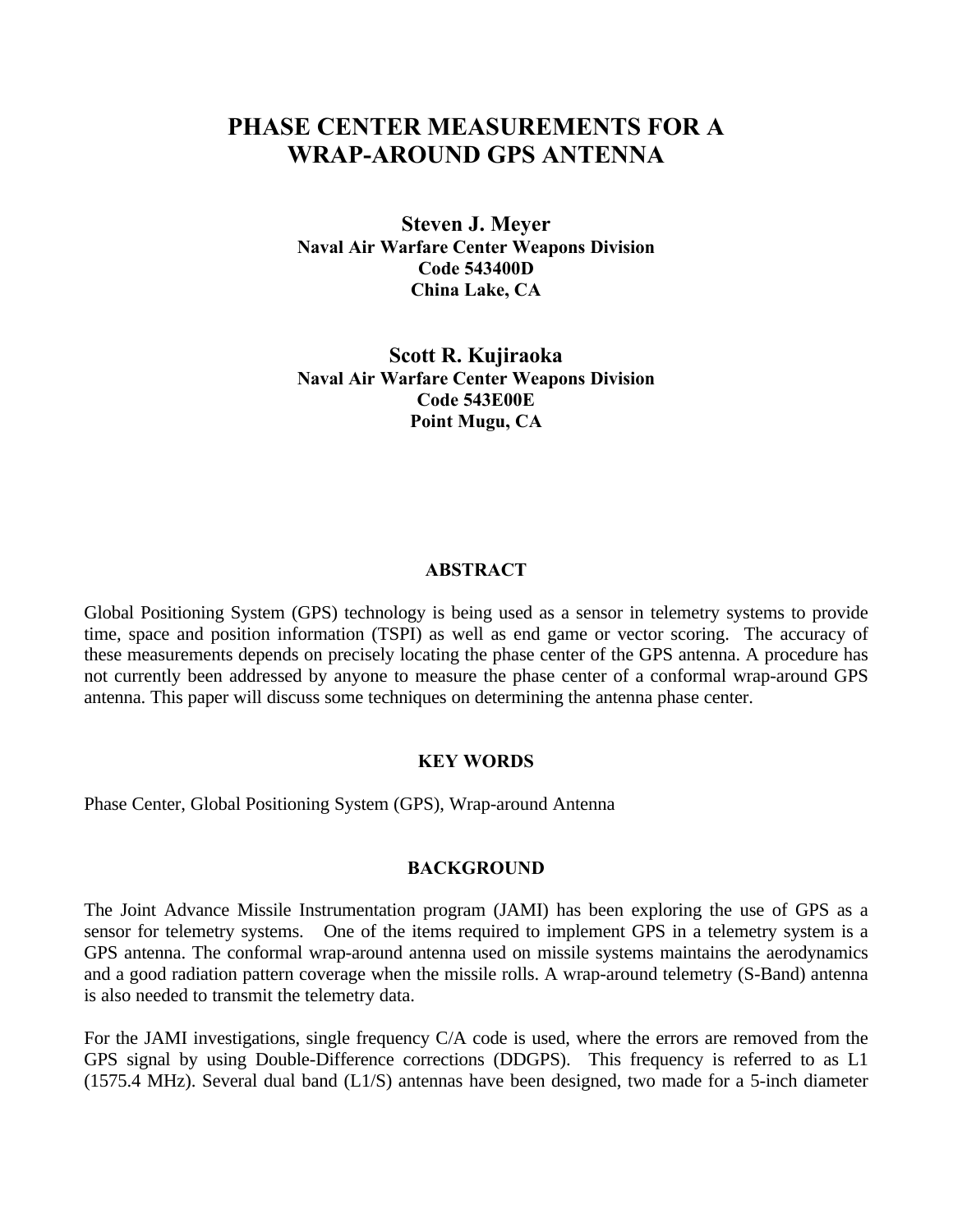missile and two for a 2.75-inch diameter missile. When we started testing these antennas, several problems appeared, and a Central Test and Evaluation Investment Program (CTEIP) called Multiple Band Antennas for Telemetry (MuBAT) was formed to resolve the problems.

Some of the problems we found include; (a) the need for a filter between the pre-amp and the L1 antenna to prevent unwanted telemetry signals from leaking through, (b) low noise figures for the GPS antenna system, (c) the need for software design tools to handle multiple antennas in a single band, and (d) locating the phase center of the L1 antenna. The tracking ability of a GPS receiver in a high dynamic environment is dependent on the signal-to-noise ratio. Even though there is about 600 to 700 MHz of separation between the L1 and S-band signals, the S-band transmitter would saturate the pre-amp so that very few of the GPS signals could be received. Approximately eight Satellite Vehicles (SV's) were tracked prior to powering the S-band transmitter. When the transmitter was turned on, the number of SVs would drop to one or two. Eugene Law documented these and other problems with L1 and L-band antennas in his current paper for ITC 2000 [1]. A low noise figure pre-amp located as close to the antenna as possible is needed. MuBAT is looking into building wrap-around antennas with built-in filter/limiter/preamplifier. A software tool is being upgraded to design multiple band antennas. This paper describes what we have done to date to address the problem of finding the phase center of the antenna, but there is still more work that needs to be done in this area.

## **INTRODUCTION**

What is the phase center of an antenna and why is it important? The phase center is defined as a reference point from which all radiation emanates, and radiated fields measured on the surface of a sphere whose center coincides with the phase center have the same phase [2]. The phase center of most antennas is not one single point, but rather a surface. It may not even be contained within the antenna structure. The phase center will appear to move depending on the angle of the signal to the antenna. When a phase center is identified, it is usually the average of all the different phase centers from all the SVs being received.

Knowing the phase center of the GPS antenna is important to be able to make accurate measurements. For the 5-inch wrap-around antennas, not knowing the location of the phase center will cause errors in the measurements on the order of  $\pm 2.5$  inches. For the JAMI program, this is a good portion of the error budget for producing an end-game-scoring accuracy of 12 inches. Therefore, being able to accurately define the phase center of the antenna becomes very important to meet the end-game-scoring requirements.

#### **METHODS OF MEASUREMENTS**

There are two methods of measurements that are outlined in literature. One method is to use a reference antenna that has been surveyed with the antenna under test located at a known fixed distance from the reference antenna [3]. GPS measurements are then taken to find the position vector from the reference antenna to the antenna under test. By knowing the phase center of the reference antenna, the average phase center of the antenna under test can be calculated. This would be a simple and easy method for a highly directional antenna that has a good ground plane and looks up at the sky. The problem with using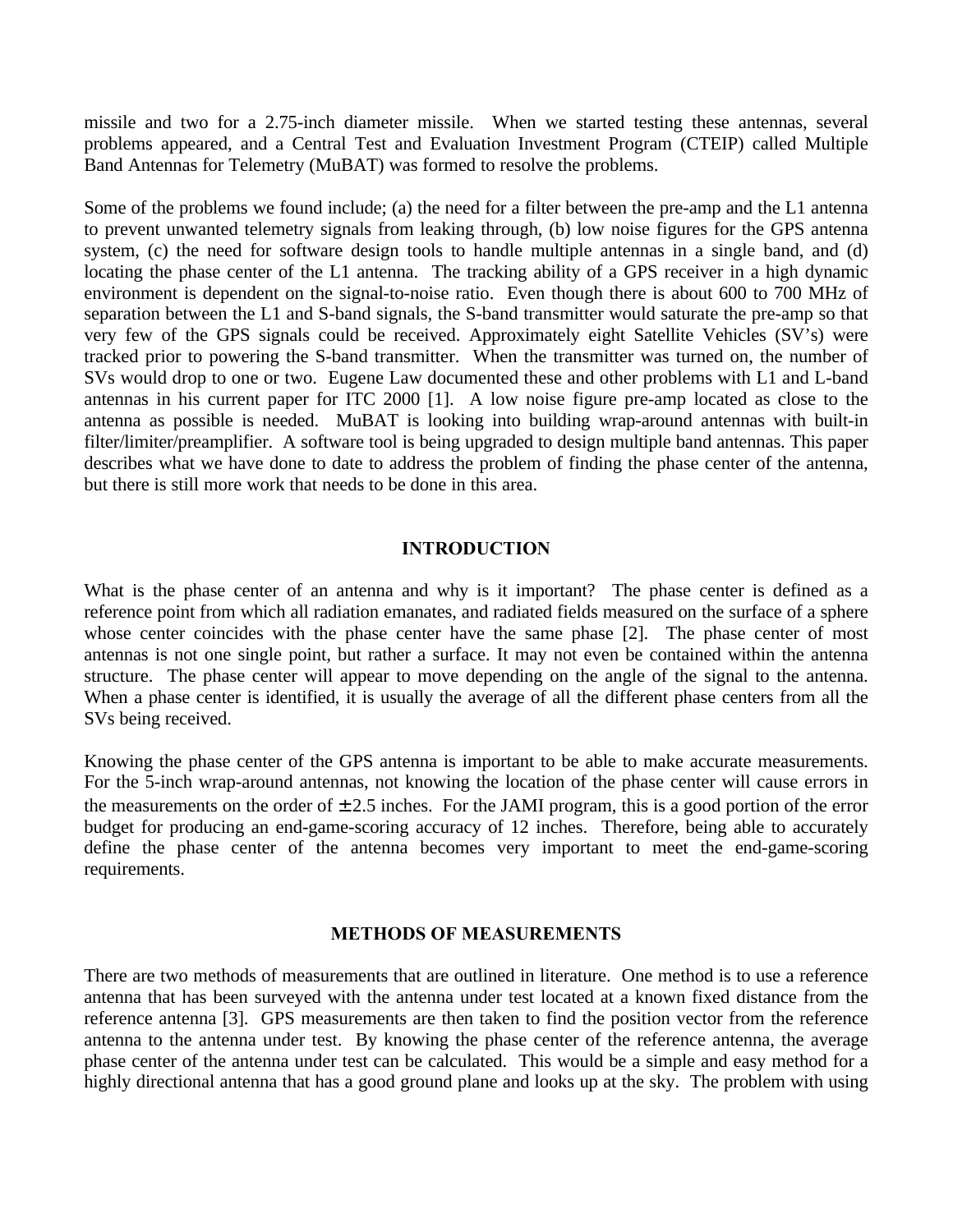this method on a wrap-around antenna is that it is omnidirectional and looks down at the ground as well as at the sky. This causes multipath problems that would skew the data. Another problem is the phase center will change as the antenna is rotated and several measurements would have to be done to get a good idea on how the phase center moves as the antenna is rotated.

The other method is to put the antenna under test in an anechoic chamber and place it in the field of a transmitting horn on a positioner that is capable of precise placement of an antenna relative to the rotation axes. This method is outlined in the Antenna Handbook [2]. Since NAWCWD has an anechoic chamber, this method was chosen to measure the phase center of a wrap-around GPS antenna. This chamber has a rotating circular table to achieve all 360° azimuth angles, as well as a rotary joint pedestal to measure all 360 $^{\circ}$  roll angles (thereby achieving all  $4\pi$  steradian angles).

#### **TEST SET-UP**

The test set-up for phase center measurements is shown on Figure 1. The nose of the missile was defined as the zero degree azimuth angle  $(Az = 0^{\circ})$ . The missile mockup model with attached wrap-around antenna was mounted onto the anechoic chamber pedestal. A reference measurement was taken with the GPS antenna array's RF connector located at the center of rotation of the chamber table. Each measurement involved the rotation of the table from the  $Az = +90^{\circ}$  to  $Az = -90^{\circ}$ , while measuring the phase in two degree increments. The pedestal was moved forward and backward, with respect to the transmitting antenna, and phase measurements were conducted until a symmetric phase pattern was achieved. Several antennas were tested but the only results for the Haigh-Farr (model 2410) GPS/S-band 5-inch wrap-around antenna will be presented.



Figure 1. Test Set-up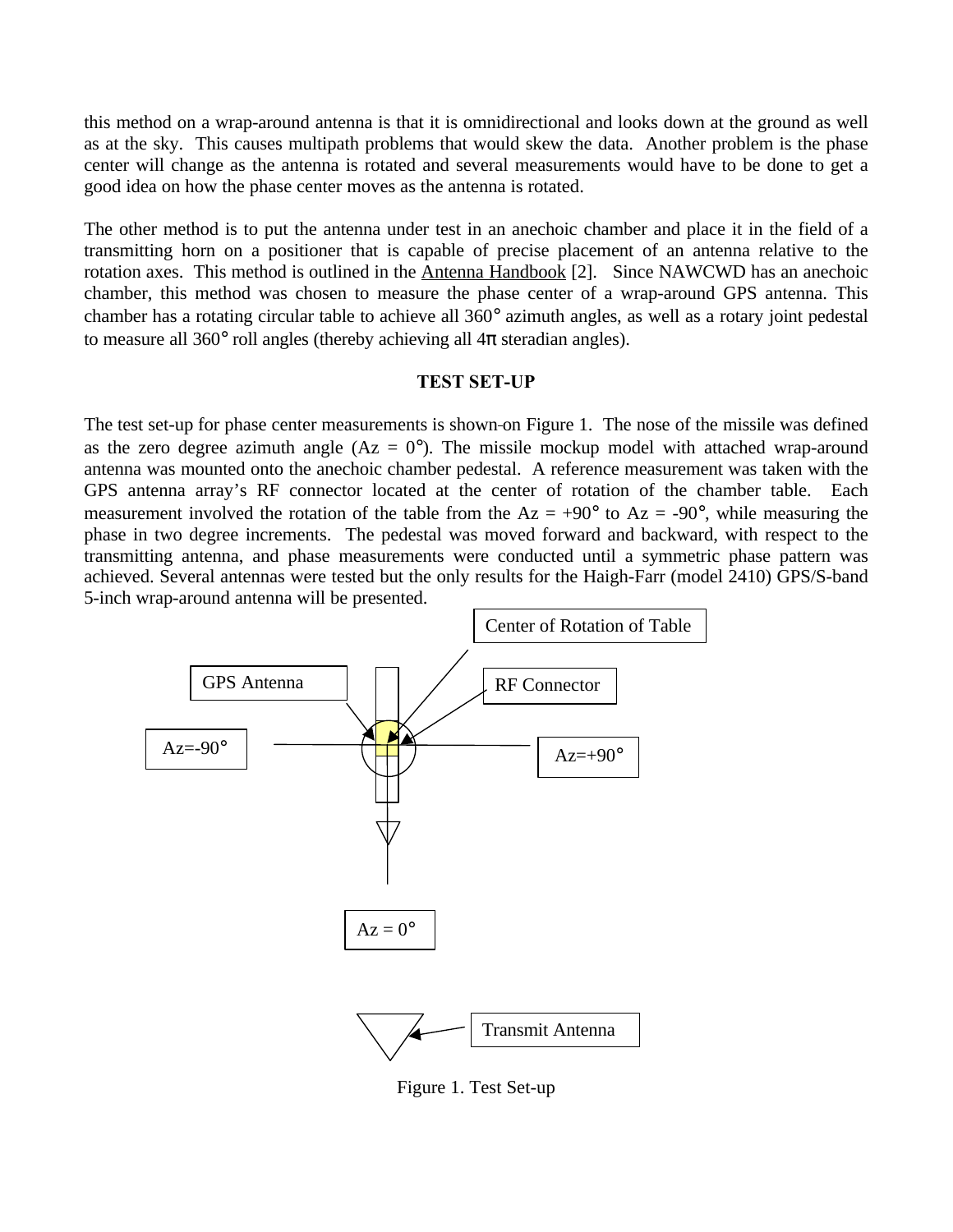#### **RESULTS**

Figure 2 shows the initial reference phase plot. If the phase center were directly along the horizontal center axis of the missile and along the vertical line through the RF connector, the phase plot would be a straight line. Obviously Figure 2 does not represent the phase center. After several iterations, the RF connector was moved closer to the transmitting antenna by 4.675 inches. The phase measurement plot on Figure 3 is not a flat line, but the phase plot is symmetrical. The symmetrical plot shows that the phase center is in line with the vertical center of rotation. When the tests were conducted, the pedestal did not allow the missile body to be translated so that it could be offset from the horizontal missile axis. Due to this limitation, the phase center could not be resolved any further.



Figure 2. Reference Phase Plot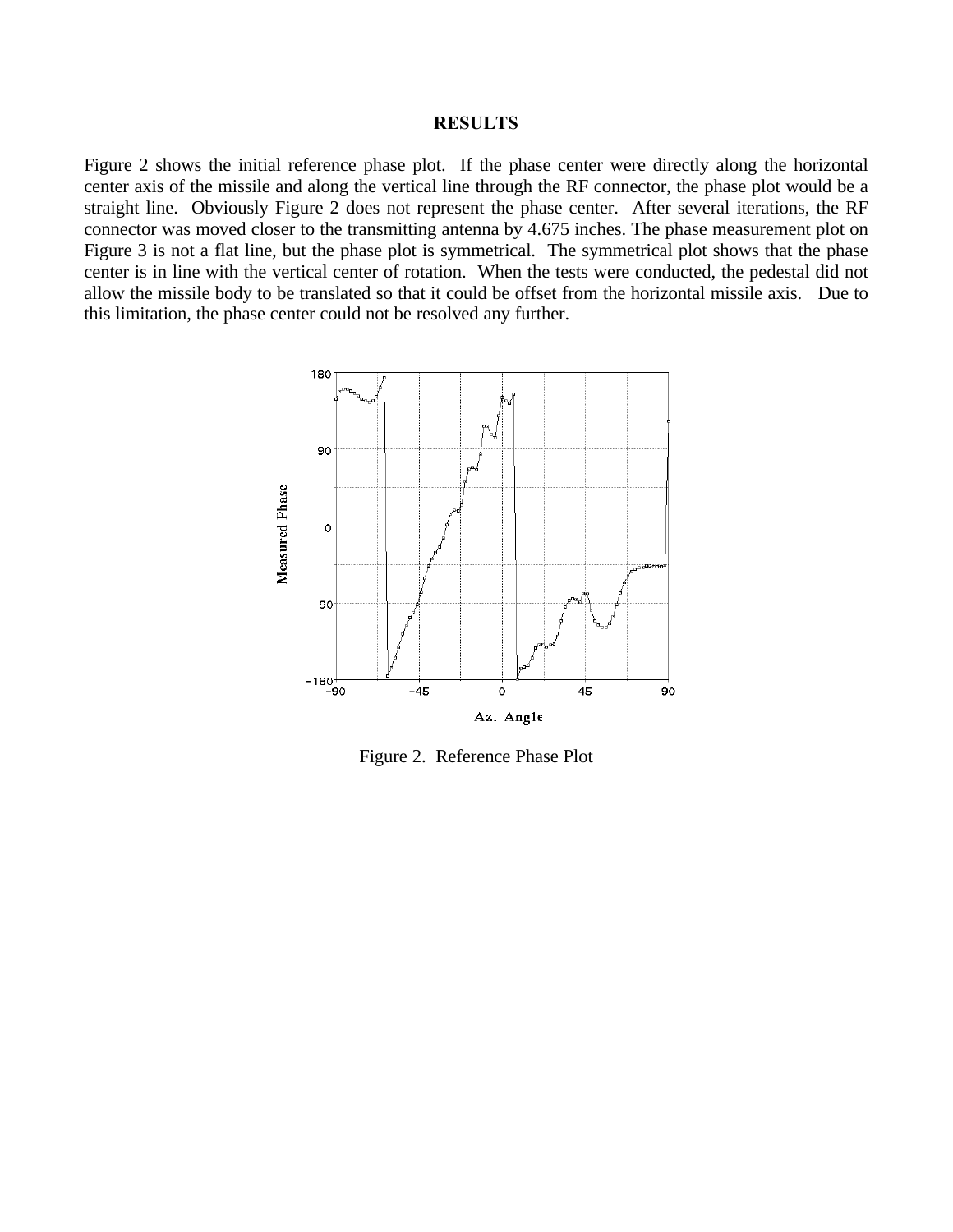

Figure 3. Final Phase Plot

The following equation from the Antenna Handbook [2] is used to calculate the radius of the phase center from the center of rotation:

$$
r = \frac{I_o}{2\mathbf{p}} \frac{\mathbf{y}}{(1 - \cos \mathbf{q})}
$$
 (1-1)

Where,  $r =$  radius from center of rotation,  $I<sub>o</sub>$  = wavelength of the frequency at which the antenna is tested, *y* = phase measurement, and  $\theta =$  azimuth angle (Az).

The geometry of the equation is shown on Figure 4.



Figure 4. Definition of equation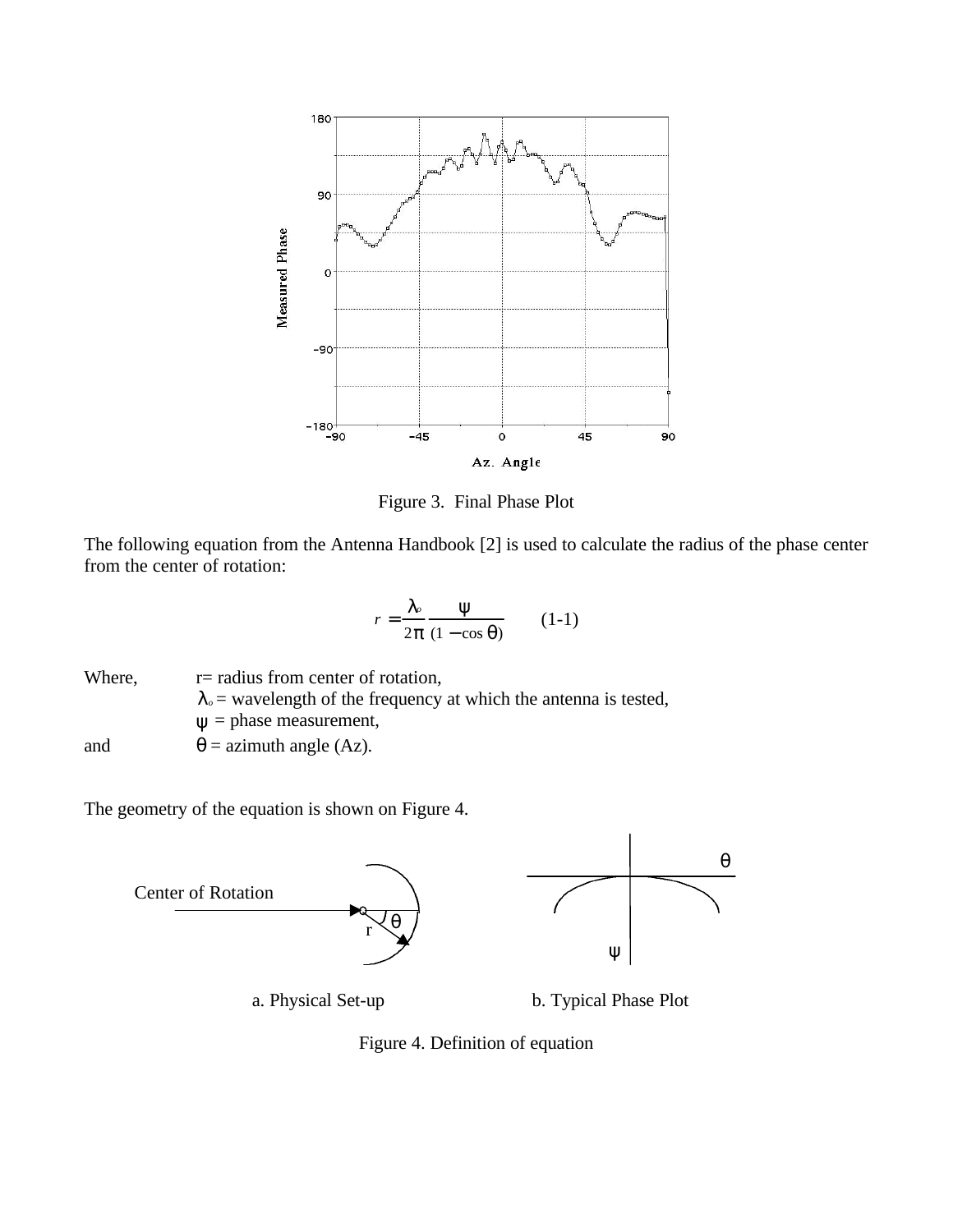Using the measured phase verses azimuth data and taking the average, 'r' was calculated to be 6.1 centimeters or 2.4 inches. The phase data for several points around  $Az = 0^{\circ}$  was not averaged in since the data was not reasonable. There are two reasons for this. First, when  $Az=0^{\circ}$  the denominator will equal to zero in equation 1-1 which causes the result to blow up. The second reason might be the fact that there is a large null on the magnitude plot of the wrap-around antenna (see Figure 5) near  $Az=0^{\circ}$ therefore little or no signal is being received. Since the radius of the missile is 2.5 inches, this indicates that the phase center is located at or near the surface of the missile antenna.



Az. Angle

Figure 5. Magnitude Plot of 5-inch Wrap-around Antenna

Assuming the phase center is located on the surface of the missile and using equation 1-1 to find the theoretical phase center, Figure 6 shows the theoretical verses the measured phase. This verifies our initial assumptions. As can be seen, the measured phase center does move around with a change of azimuth angle.

Another assumption we might be able to make from the phase data being erratic near  $Az = 0^{\circ}$  is that the phase center switched from one side of the missile body to the other as it rotated through  $Az = 0^\circ$ . This would make the phase center of the antenna a circle around the missile body located about 4.675 inches aft of the GPS RF connector. A roll cut of the antenna would verify this, but this measurement has not yet been done. Another way to verify this is to look at the first phase plot on Figure 2. If the phase center is a circle around the missile body, then as the measurement is being taken through  $Az = 0^{\circ}$ , the phase center should shift to the other side, and would produce a symmetric plot. Since the plot is not symmetric, our assumption is incorrect.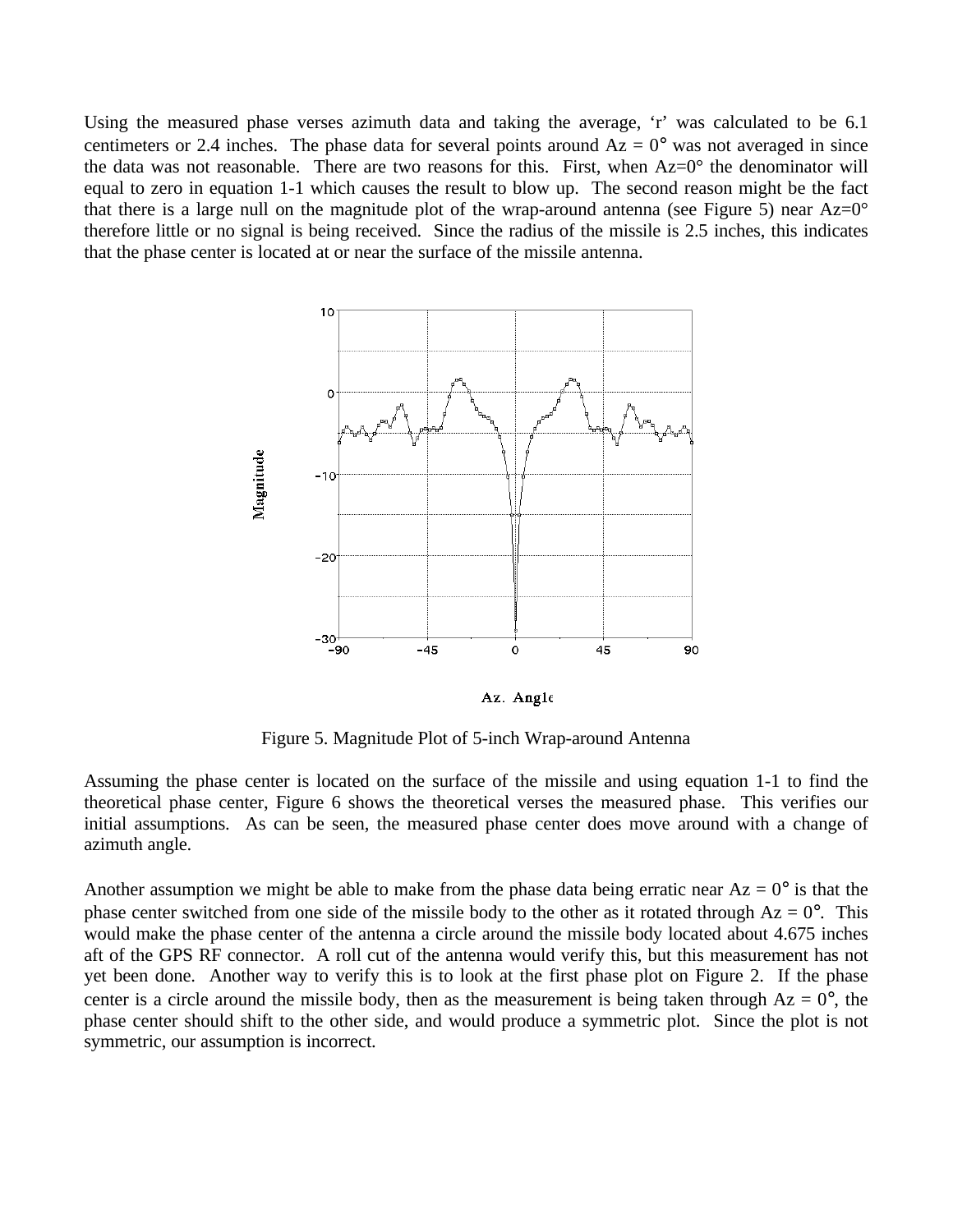

Figure 6. Theoretical Phase Plot vs. Measured

Another assumption is that the phase center is an area on the surface of the missile in line with the RF feed as shown on Figure 7. The phase center would be 4.675 inches aft of the GPS RF connector and 2.5 inches from the centerline of the missile. This would give a radius, 'r' of 5.3 inches from the center of rotation. There would also be a 28° offset angle, 'φ'. Figure 8 is created by using the data from Figure 2, and overlaying data created from equation 1-1 where 'r' is 5.3 inches and theta has a 28° offset and solving for phase.



Figure 7. Geometry for Reference Phase Plot on Figure 2.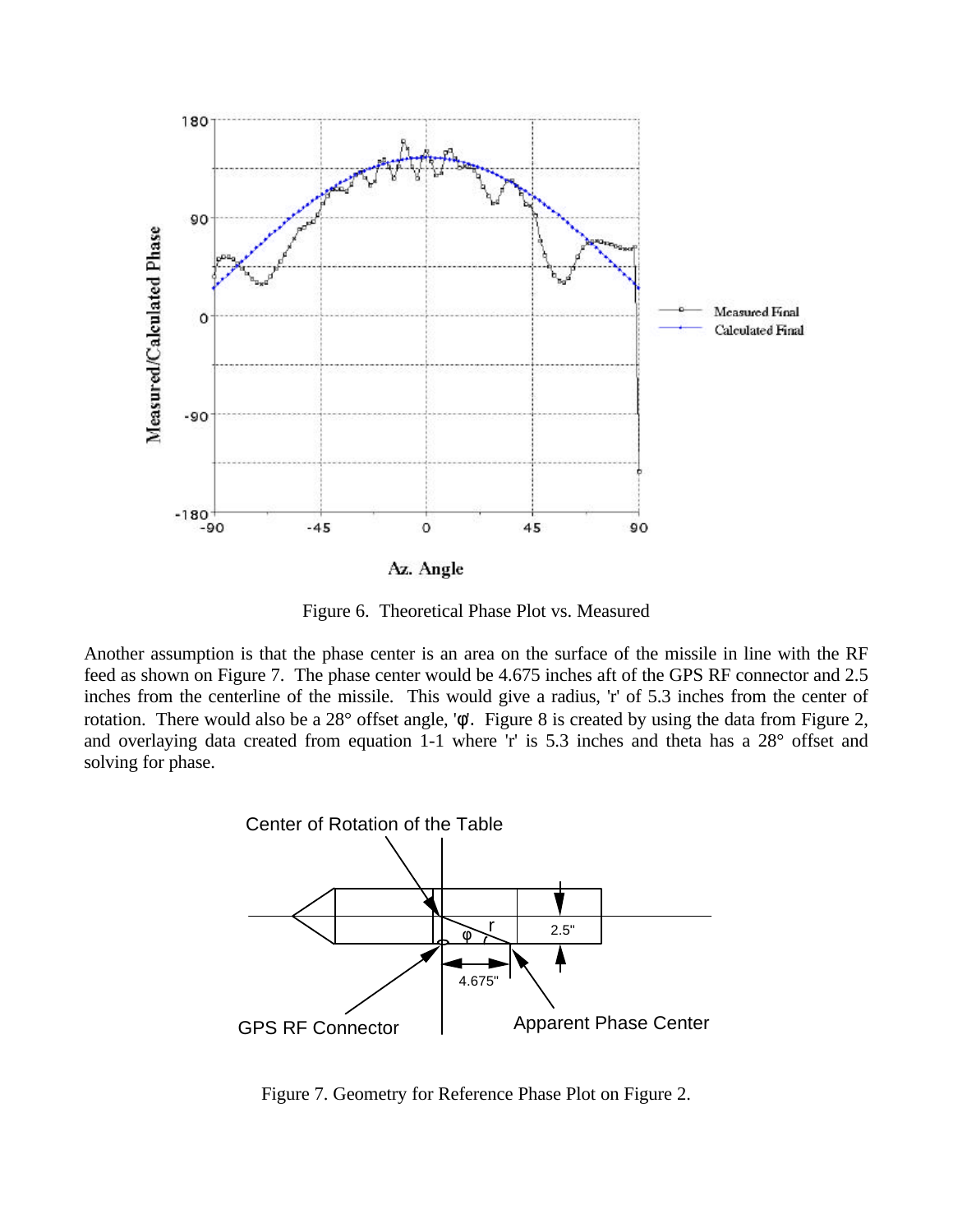

Figure 8. Measured Phase Plot vs. Theoretical Phase plot with 4.675 inch offset

The radius is not quite right since the slopes do not match. The measured radius is greater than the calculated radius but the general shape is there. Again, a roll cut needs to be made to verify this assumption. Therefore, the apparent phase center is located about 4.675 inches behind the GPS RF feed connector and on the surface of the missile.

#### **REMOVING THE ERROR**

Knowing where the phase center is did not help in reducing the GPS location error due to the phase center. There is still  $\pm 2.5$  inches of error if the roll position of the missile is not known. One way to remove this error is to keep track of the missile's roll position and do post processing on the GPS data. The most accurate method is to add or subtract the phase information of the different SV's phase measurements to translate the apparent phase center to the centerline of the missile axis. This corrected phase data could be used to compute the missile position, but this method might need Pitch and Yaw information as well as Roll.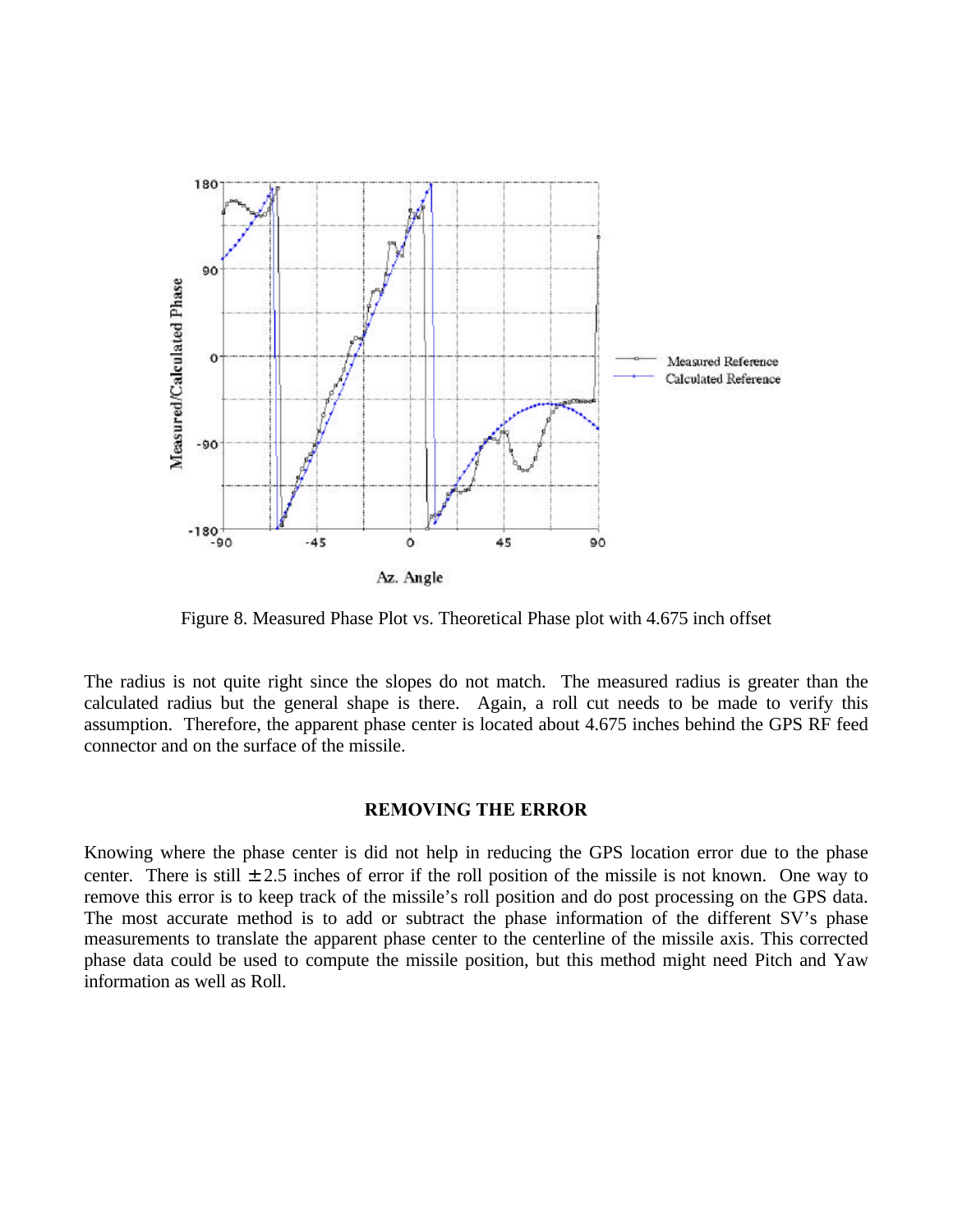## **ADDITIONAL WORK**

The most obvious piece of information that is missing from fully describing the phase center is a phase plot in the roll plane around the area that is 4.675 inches aft of the GPS connector. The assumptions made about the phase center need to be further verified.

Some additional work that needs to be accomplished is to have the software development tools used to design antennas, upgraded so they can predict the antenna phase center. This may not be possible if there is not a close-formed solution to solve for the phase center.

There might also be a problem with missiles that have high roll rates. Since the phase centers will most likely not be along the center axis of the missile, there is some concern that the spin will modulate the phase data so greatly that the GPS receiver will not be able to maintain lock on the SVs. It would be helpful to be able to design an antenna where the phase center can be used as a design parameter. Is it possible to design wrap-around antennas so the phase center is located in the center of the missile?

Algorithms need to be developed to remove the measurement errors due to the phase center not being located along the center axis of the missile. These algorithms might be used in either the air (real time) or on the ground (post processing).

# **CONCLUSIONS**

GPS sensors are being developed to work in missile environments. In order to use these sensors, GPS antennas need to be packaged in a conformal wrap-around fashion. The GPS antenna not only needs a broad radiation pattern to give good coverage as the missile rolls, but also needs to have its phase center defined. Knowing the phase center as accurately as possible would increase the missile location accuracy, especially for end-game-scoring applications.

This paper presented an approach to find the phase center of a wrap-around antenna. Actual measurements were made on the Haigh-Farr model 2410 L1/S-band antenna. The phase center was found to be an area 4.675 inches aft of the GPS RF connector, and on the surface of the antenna. The data measurements were not complete and a roll cut of phase data needs to be taken to verify the location.

Some follow-on work needs to be accomplished. After the phase center is located, there needs to be a way to correct for the fact that the phase center may not lie along the centerline of the missile. It would also be advantageous to have antenna design software packages predict the location of the phase center or be able to design an antenna to place the phase center along the centerline of the missile.

## **REFERENCES**

[1] Law, Eugene, Kingery, R., Cramer, D., "Investigation of Telemetry and GPS Compatibility," Proceedings of the International Telemeter Conference, Vol. 36,San Diego, CA, OCT 2000.